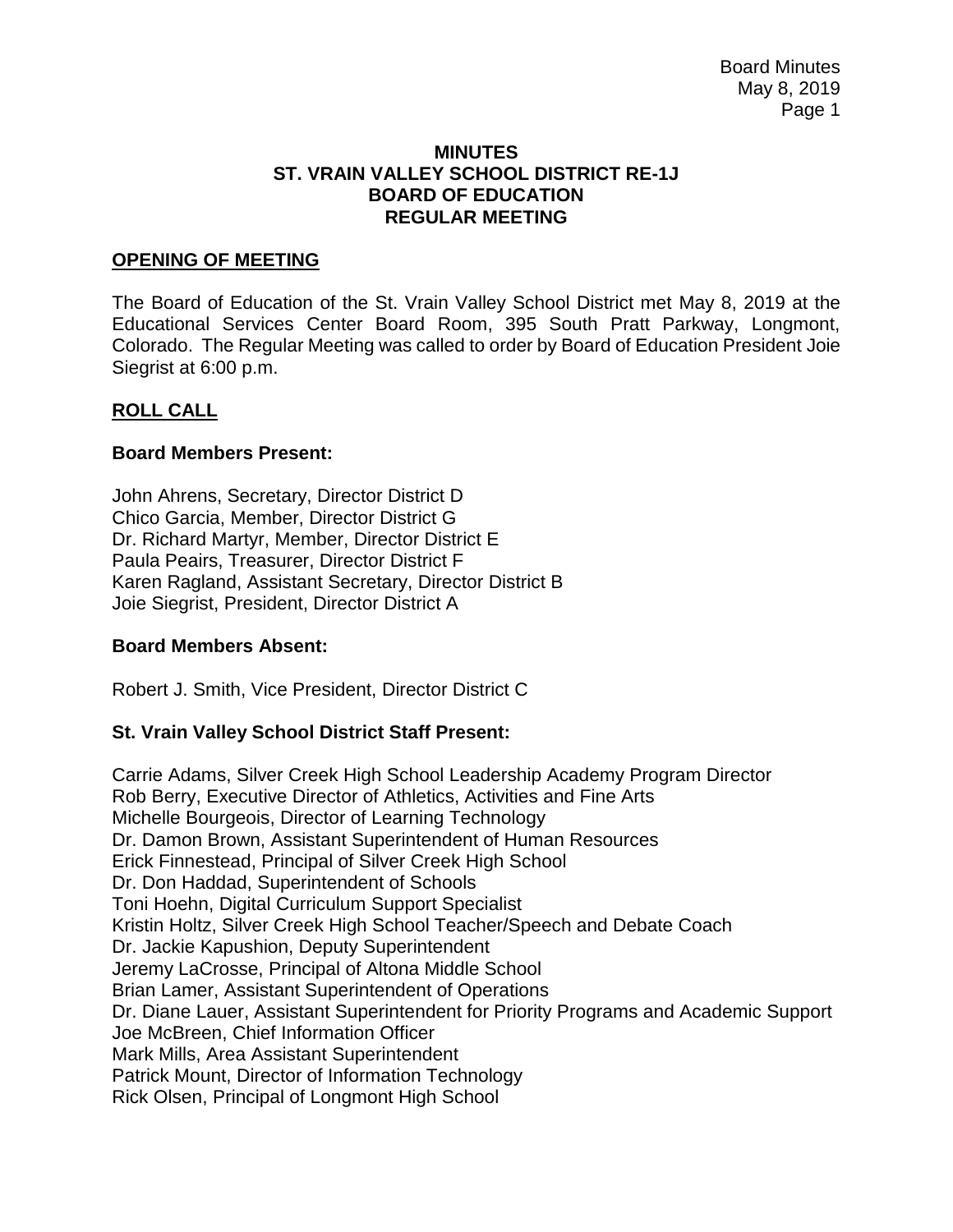Board Minutes May 8, 2019 Page 2

William Pankonin, Niwot High School Teacher/Forensics Advisor Dina Perfetti-Deany, Area Assistant Superintendent Eric Rauschkolb, Principal of Niwot High School Matt Romig, Coal Ridge Middle School Music Director Genadine Toves, Erie High School Science Teacher Kim Watkins, Altona Middle School Music Director Nathan Wubbena, Sunset Middle School Music Director

### **AMENDMENTS TO THE AGENDA (2.0)**

None

### **AUDIENCE PARTICIPATION (3.0)**

Vaughn Bigelow, Longmont land and business owner, 4045 Specialty Place, Longmont – present to support the Aquatic Center/Ice Facility.

Cherese Montgomery, 1920 Andrew Alden Street, 80504 – present to support the Aquatic Center/Ice Facility.

Jurij Deputat, 1183 Trout Creek Circle, Longmont – present to support the Aquatic Center/ Ice Facility.

Sharon O'Leary, 504 Emery Street, 80501 – present to support the Aquatic Center/Ice Facility.

Bob Norris, 532 Rider Ridge Drive – Board Member of the Colorado Statewide Parent Coalition (CSPC) – present to update the Board on CSPC progress of parent leadership training that the District supports financially.

### **VISITORS (4.0)**

Rob Berry introduced Sunset Middle School Music Director Nathan Wubbena who recognized all the Middle School Music Directors that were unable to come to the Board Meeting, but who were wonderful colleagues who did a tremendous job with their All State Choir students. Nathan then had the All State Sunset Middle School Choir students introduce themselves. Coal Ridge Middle School Music Director Matt Romig had his All State Choir students introduce themselves, and Altona Middle School Music Director Kim Watkins had her All State Choir students introduce themselves. The students introduced their parents in the audience. None of the High School Music Directors were able to attend the Board Meeting, but Niwot High School All State Choir senior Liam Benson introduced himself and shared his experiences with the All State process. He was proud to share his future plans for college, and that his father is a Niwot High School teacher.

Mark Mills introduced Eric Rauschkolb and Eric introduced Niwot High School Forensics Advisor William Pankonin. William introduced Niwot High School state champion Forensics students Ben Goff and Nick Valin who won in the Public Forum Debate category. AJ Metlay was the winner of the Maggie Long Award, where students are nominated by a coach other than their own. This award recognizes a student whose personality best embodies the Forensics community. The students introduced their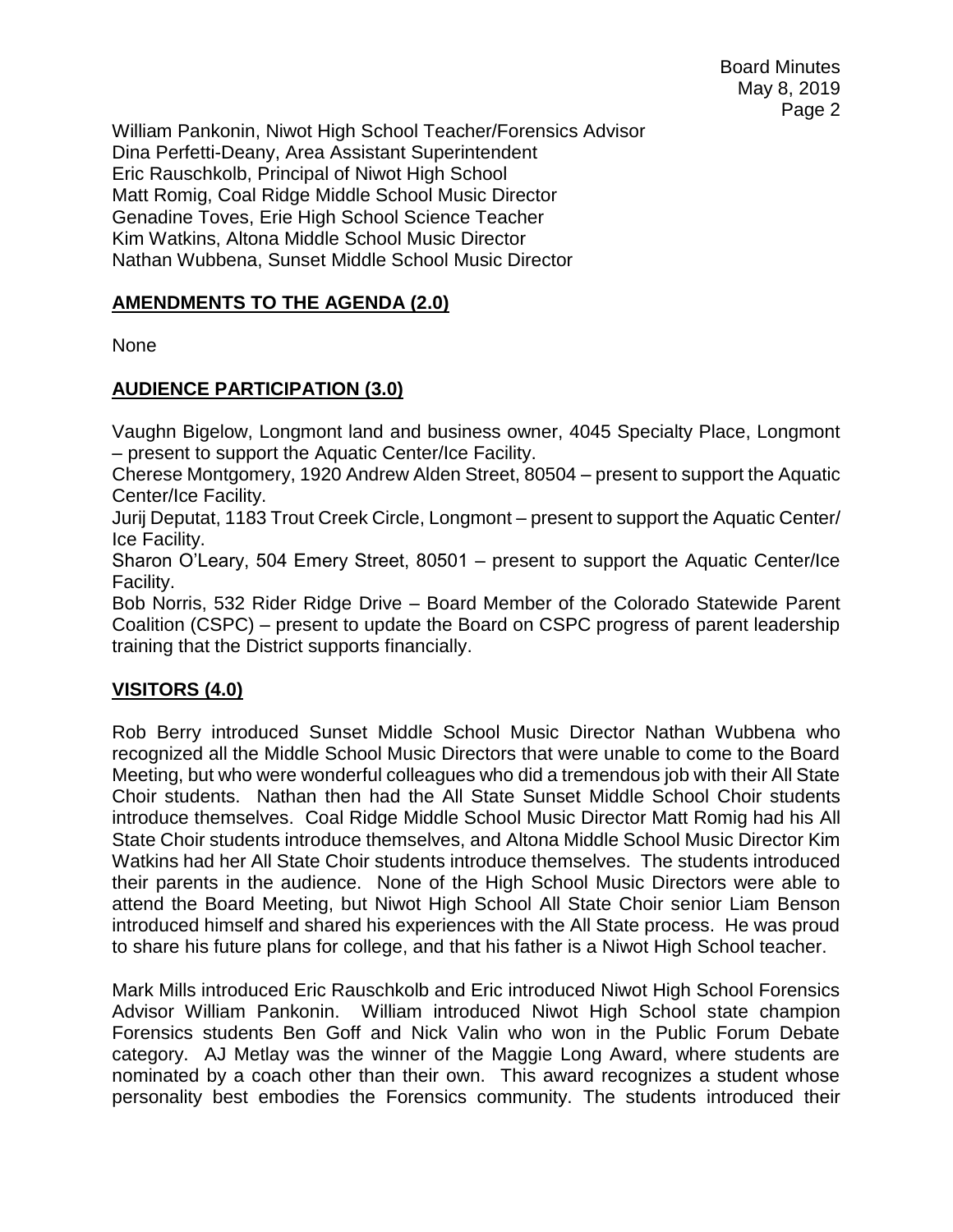parents and shared their future plans. Laura Guentchev, who won in the Creative Story Telling category, and Braden Wade and Jayden Johnson who won in the Public Forum Debate category could not attend the Board Meeting.

Dina Perfetti-Deany introduced Erick Finnestead and Erick introduced Silver Creek High School Speech and Debate Coaches Kristin and James Holtz. Kristin thanked the Board, Erick Finnestead and Athletic Director Kyle Schuyler for their constant support of their programs. Kristin then introduced state champion Speech and Debate students Katie Lam, 1<sup>st</sup> Place Impromptu Speaking and 6<sup>th</sup> Place Informative Speaking; and Jasmine Kabiri, 1<sup>st</sup> Place Informative Speaking. Erick then introduced Silver Creek students Aidan Rooney who was the National Champion Academic Games League of America for the Propaganda Division, and Evan White who was the State Champion of Program Networking for the Future Business Leaders of America (FBLA). The students introduced their parents, and shared their plans for the future.

Mark Mills introduced Longmont High School Principal Rick Olsen. Rick introduced Longmont High senior Emily Sanchez who was awarded the Coca-Cola Scholars Program Scholarship for \$20,000. Each year, Coca Cola selects 150 scholars in the United States. Students are recognized for their capacity to lead and serve, as well as their commitment to making a significant impact on their schools and communities. Emily has also been awarded a full-ride scholarship to Harvard University, and plans to become a physician.

Dina Perfetti-Deany introduced City of Longmont Community Relations Specialist Adriana Perea. Adriana described her work with the Longmont Multicultural Action Committee (LMAC), and honored Silver Creek High School Principal Erick Finnestead and Silver Creek Leadership Academy Program Director Carrie Adams with an award for their support of the LMAC. LMAC supporters Carla Stein, Sam Seyfi, Glenda Robinson, Madelyn Woodley, and Rose Hopman were also in attendance to thank Erick and Carrie.

Patrick Mount introduced Toni Hoehn, Digital Curriculum Support Specialist. Dr. Haddad honored her with a Superintendent's Excellence in Education Award for being one of five female educators nationwide to be named "NextGen: Emerging EdTech Leader" by the Consortium for School Networking at their Annual Conference in Portland, Oregon.

Dr. Damon Brown introduced Chase McBride as the future Executive Director of Athletics, Activities and Fine Arts. Chase was honored and excited to follow in the footsteps of Rob Berry.

Dr. Damon Brown announced Quinn O'Keefe as the future Principal of Fall River Elementary School and read about his qualifications, as Quinn was unable to attend the Board meeting.

Dr. Damon Brown announced Kristine Keel as the future Assistant Principal of Mead High School and read about her qualifications, as Kristine was unable to attend the Board Meeting.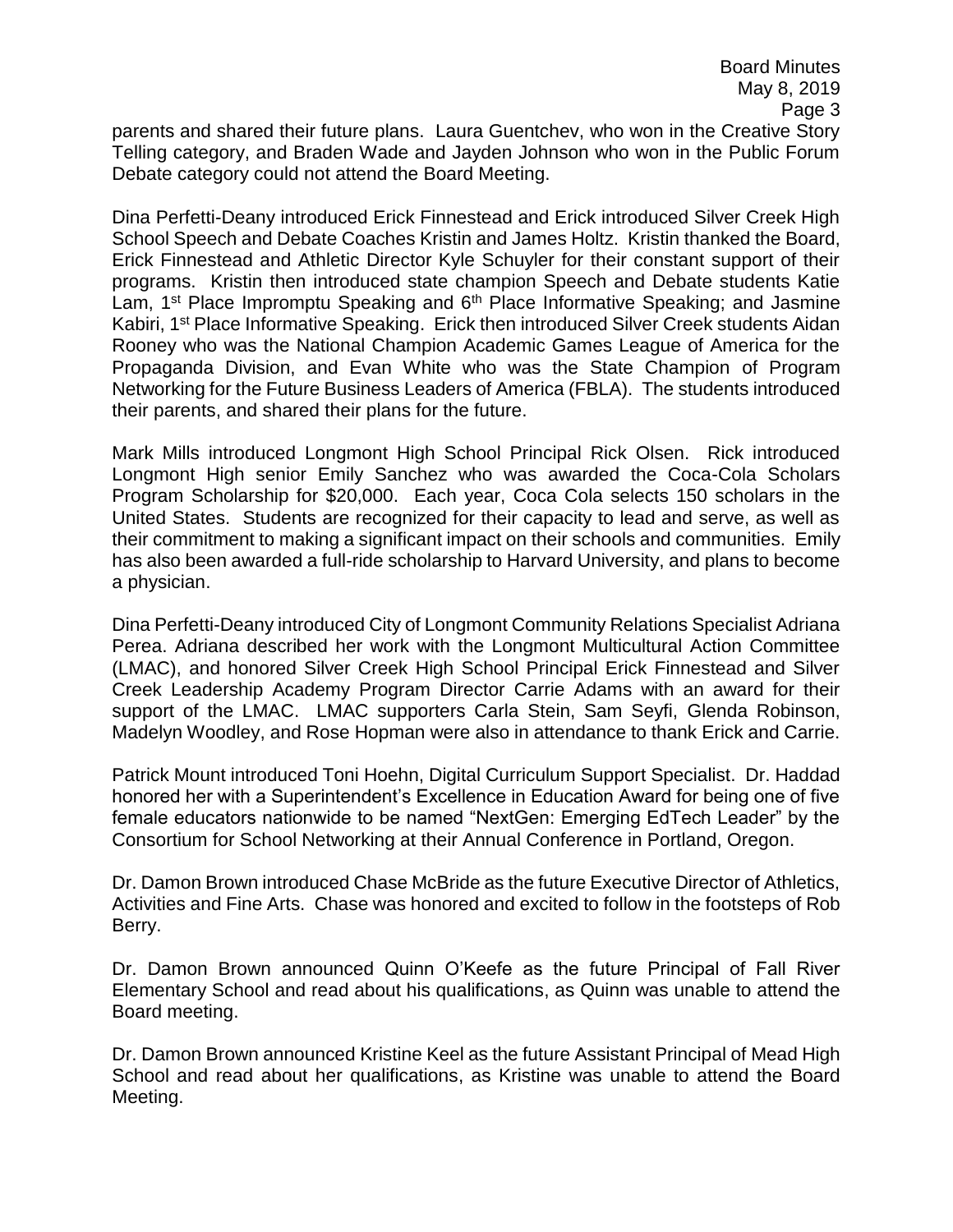Dr. Damon Brown introduced Chris Frank as the future Assistant Principal of Altona Middle School. Chris was honored to be chosen by Jeremy LaCrosse, Dina Perfetti-Deany, and Drs. Kapushion and Haddad, and is excited for the challenge at Altona. Chris introduced his fiancé, Genadine Toves, who is a Science teacher at Erie High School.

Jim Berthold, Retired District Bus Dispatcher – did not address the Board. Steve Villarreal, President, St. Vrain Valley Education Association – did not address the Board.

# **SUPERINTENDENT UPDATE (5.0)**

 Update on the joint District and City of Longmont Aquatic Center/Ice Rink – a Letter of Intent has been drafted with the City of Longmont Mayor and Manager that will allow the District usage of the facility and assistance with maintenance, but does not include capital construction funding from the District. Four City of Longmont administrators will attend the Board Study Session on May 15, 2019 to discuss the matter further.

# **REPORTS (6.0)**

## **Full-Day Kindergarten Update (6.1)**

Dr. Jackie Kapushion gave the Board an update and presentation on the Full-Day Kindergarten initiative. During the 2019 legislative session, HB19-1262 provided funding for universal full-day Kindergarten in Colorado. During the past several months, St. Vrain administration has been monitoring the progress of this bill and planning for the implementation of free, full-day Kindergarten in every District elementary school for the 2019-2020 school year.

Dr. Kapushion reported to the Board that the District was prepared for a larger number of Kindergarten students now that the state is providing full funding. Parents may opt out of afternoon classes, but will be encouraged to send their children to the morning session where core classes will be taught. Class sizes will be in the range of 17-25 students, and paraprofessionals will assist the teachers. Smaller class sizes would present a classroom shortage issue in some schools. Any families that have prepaid for Kindergarten for the 2019/2020 school year will be reimbursed by mid-June.

Dr. Haddad and the Board members thanked Dr. Kapushion and her team for the enormous undertaking and swift action implementing this initiative.

## **CONSENT ITEMS (7.0)**

Karen Ragland moved to approve Consent Agenda Items 7.1 through 7.12. John Ahrens seconded.

1. Approval: Staff Terminations/Leaves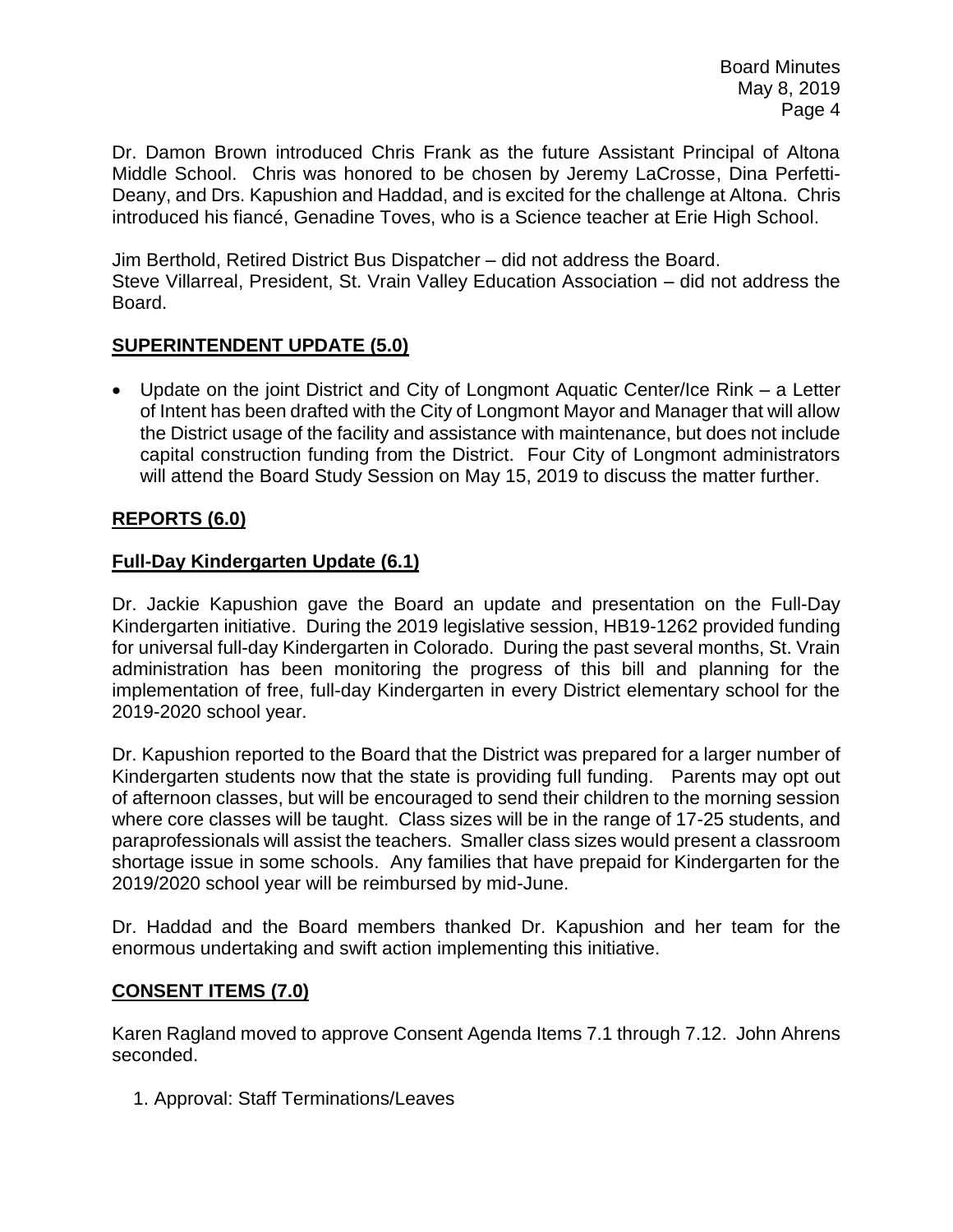- 2. Approval: Staff Appointments
- 3. Approval: Approval of Minutes for the April 17, 2019 Regular Meeting and the April 24, 2019 Regular Meeting
- 4. Approval: Approval of Recommendation to Hire Executive Director of Athletics, Activities & Fine Arts
- 5. Approval: Approval of Recommendation to Hire Principal for Fall River Elementary **School**
- 6. Approval: Approval of Recommendation to Hire Assistant Principal for Mead High **School**
- 7. Approval: Approval of Recommendation to Hire Assistant Principal for Altona Middle **School**
- 8. Approval: Approval of Selection & Contract Award to Hertz Furniture for Furniture for APEX Home School
- 9. Approval: Approval of Selection & Contract Award to OfficeScapes for Furniture for Main Street School
- 10.Approval: Approval of Contract Award for Landscape Maintenance Contract for Elementary Mowing Project
- 11.Approval: Approval of Contract Award for Mead Elementary School Replacement **Project**
- 12.Approval: Approval of Contract Award for Westview Middle School Settlement Stabilization and Lifting Project

The motion carried by unanimous roll call vote: [John Ahrens, yes; Chico Garcia, yes; Dr. Richard Martyr, yes; Paula Peairs, yes; Karen Ragland, yes; Joie Siegrist, yes; Bob Smith, absent].

## **ACTION ITEMS (8.0)**

## **Approval of School to Work Alliance Program (SWAP) Contract (8.1)**

Chico Garcia moved that the Board of Education approve the contract with the Colorado Department of Education to support funding for the School to Work Alliance Program (SWAP). Karen Ragland seconded.

Dr. Diane Lauer reported that SWAP is a partnership between the St. Vrain Valley Schools, the Colorado Department of Education, Department of Human Services, and Division of Vocational Rehabilitation. This program supports the development of job seeking, work skills, and employment for students with disabilities ages 15 through 21.

St. Vrain Valley Schools has participated in SWAP for the past 21 years, and has one of the highest closure rates for students seeking, securing, and maintaining employment for students with disabilities in the state. A program coordinator and three specialists are supported through this grant funding. The program is supported and implemented entirely through grant funds.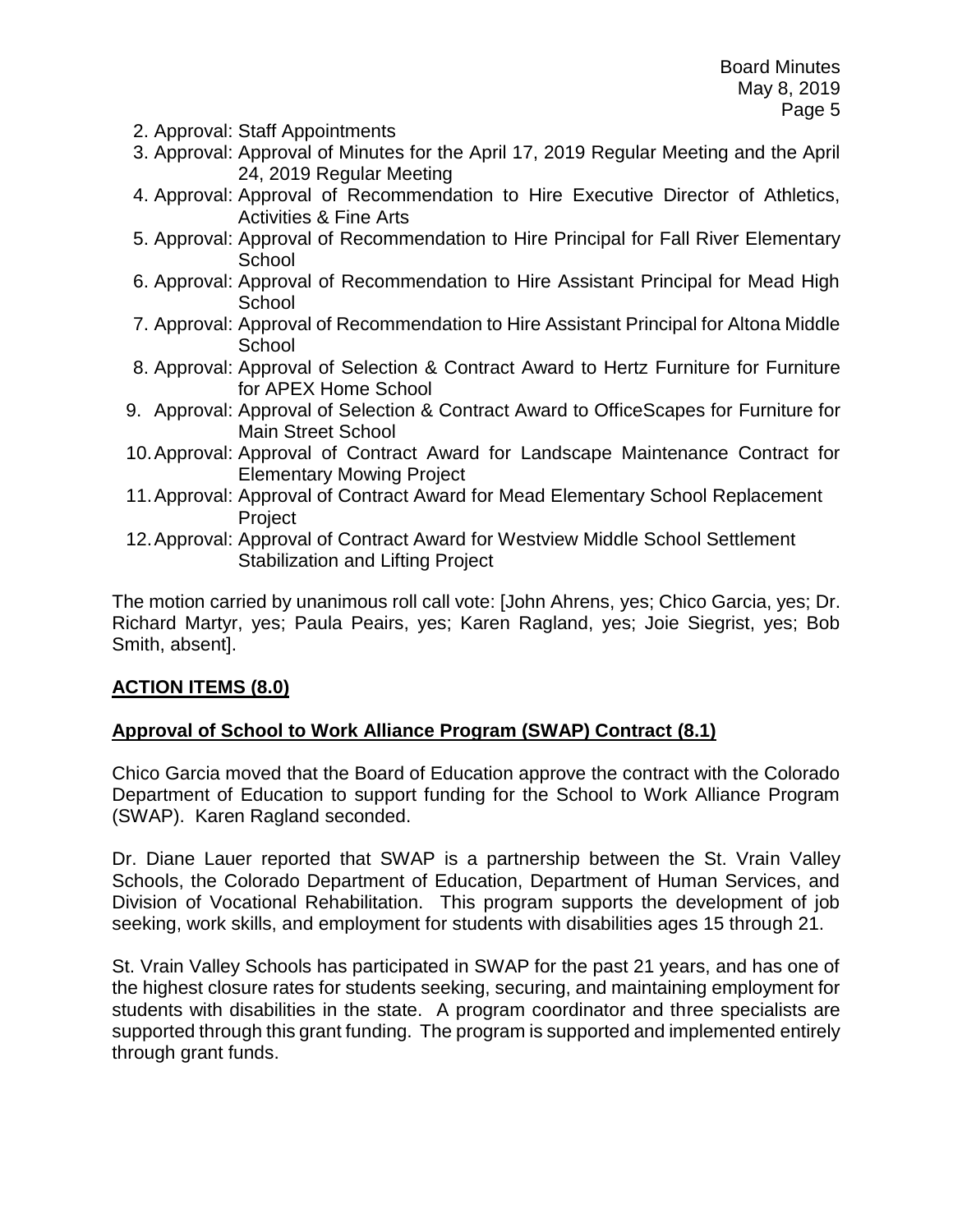The motion carried by unanimous roll call vote: [John Ahrens, yes; Chico Garcia, yes; Dr. Richard Martyr, yes; Paula Peairs, yes; Karen Ragland, yes; Joie Siegrist, yes; Bob Smith, absent].

### **DISCUSSION ITEMS (9.0)**

### **Board Reports (9.1)**

### John Ahrens –

Meetings Attended/Comments:

- Enjoying all of the celebratory events for the end of the school year.
- Enjoyed being part of the inaugural year of Boys' Lacrosse and their run for the state championships – had a great coach and Erie High School was the host school but the team was made up of athletes from seven high schools. Congratulations to all the Erie High School sports teams for the successful year, and for Girls' Soccer and Tennis teams that are still working towards state championships.
- Congratulations to Erie High School senior Emmilee Fischer who competed in statewide National History Day where her group exhibit earned 1<sup>st</sup> Place and was selected to represent Colorado on the national level in Washington D.C. in June.
- Congratulations to Soaring Heights PK-8 teacher Anna Mills for receiving Apple's Distinguished Educator Award – incredible accomplishment.
- Attended Silver Creek High School's Leadership Academy Evening of Excellence thanked staff leaders who helped him with his speech, and thanked the teachers and families who mentored the students.

### Chico Garcia –

Meetings Attended/Comments:

- Attended the Education Foundation for the St. Vrain Valley's Tribute to Teachers event – was an honor to be amongst those teachers, and is so thankful for his children's teachers.
- Attended Choir concerts, carnivals, and awards ceremonies thanks to everyone involved with the work that goes into hosting those events.
- Attended the Latinx Conference at the Innovation Center thank you to Olga Cordero and Patrick Kilcullen.

### Dr. Richard Martyr –

Meetings Attended/Comments:

- Attended Shakespeare in the Park with more than a dozen elementary schools presenting a variety of plays – tremendous opportunity to celebrate the Arts and recognize the efforts of teachers who volunteer to make it possible.
- Participated in Longmont High School Medical and BioScience Academy event at the Innovation Center where 30 graduating seniors showcased their college-level posters describing their internship projects.
- Participated in the 10<sup>th</sup> annual Doing Democracy Day at the Innovation Center wonderful opportunity for high school students to come together to meet with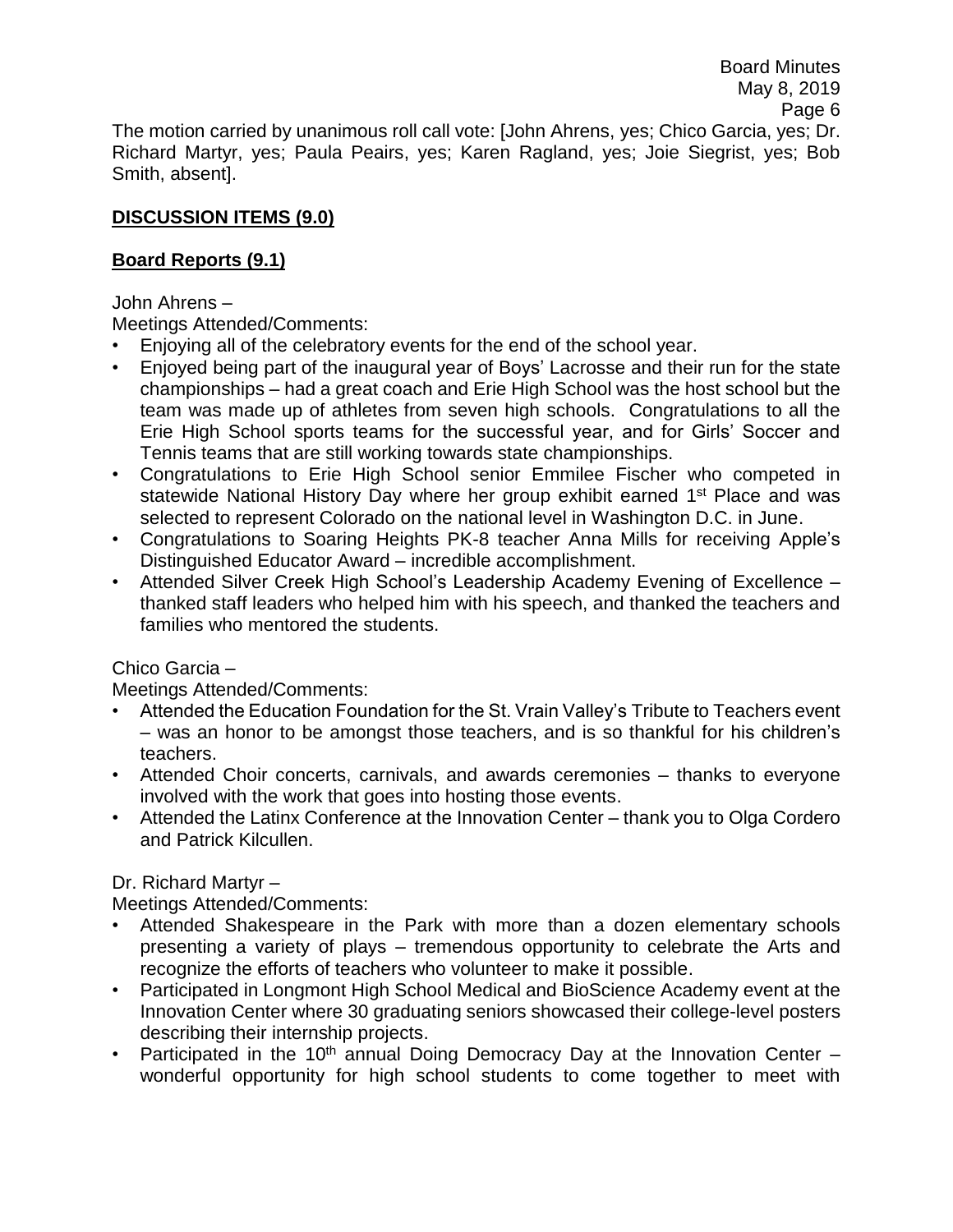community leaders, work on real community challenges, and develop solutions to issues facing our community.

#### Paula Peairs –

Meetings Attended/Comments:

- Attended Skyline High School Capstone Project and STEM Night amazing talented and creative students.
- Attended Doing Democracy Day involving middle school students this year for the first time – such a great experience for those kids. Thanked Kent Willmann for everything he does each year to keep that experience going for students.
- Privileged to attend Teachers Guild event that showcased the teachers' own STEM projects – fascinating to watch their work which underscored all the work they do, in and out of the classroom, to improve their students' lives.
- Attended Student Advisory Council Breakfast so wonderful to get to know them for the last two years and to hear their plans for the future and their experiences in our schools. So proud of the impact they make, and how supportive they are of each other.
- Attended Education Foundation for the St. Vrain Valley Tribute to Teachers event Dr. Haddad and Joie Siegrist did an excellent job interviewing the student panel, and it was nice to hear from their perspective.
- Wish the best of luck to all the students heading into AP and IB exams. Thanks to everyone for a great year.

### Karen Ragland –

Meetings Attended/Comments:

- Great to see Longmont Multicultural Action Committee at the Board Meeting tonight great group of people, and proud to represent the Board on that Committee.
- Attended Longmont's Branding & Identity Initiative Workshop.
- Attended the Student Advisory Breakfast expressed her appreciation for the food the students prepared, and their message to embrace your teachers because they are so important and can change a student's life.
- Reported that Niwot Elementary School parent Paige Wilson was recognized for her dedication/volunteerism in the local Niwot paper.
- Attended Sunset Middle School's IB Community Project Showcase play about sex trafficking that raised hundreds of dollars and awareness of a serious issue. Another project was an interview with a District employee that shared her experience of being a homeless mother which raised money and awareness for the OUR Center.
- Attended Niwot High School Awards Ceremony \$14 million dollars in scholarship money given to Niwot seniors this year and three different military academies were present to welcome three Niwot High students to their class of 2023. Theresa Ewing was recognized by CU Boulder, and Cassandra Longo for being awarded Teacher of the Year for Niwot High School.
- Attended Niwot High student Jack Maroney's Capstone Project Vance Brand Air Show in Longmont where Chairman Emeritus of Smithsonian Air & Space Museum in Washington D.C. attended and was very impressed.